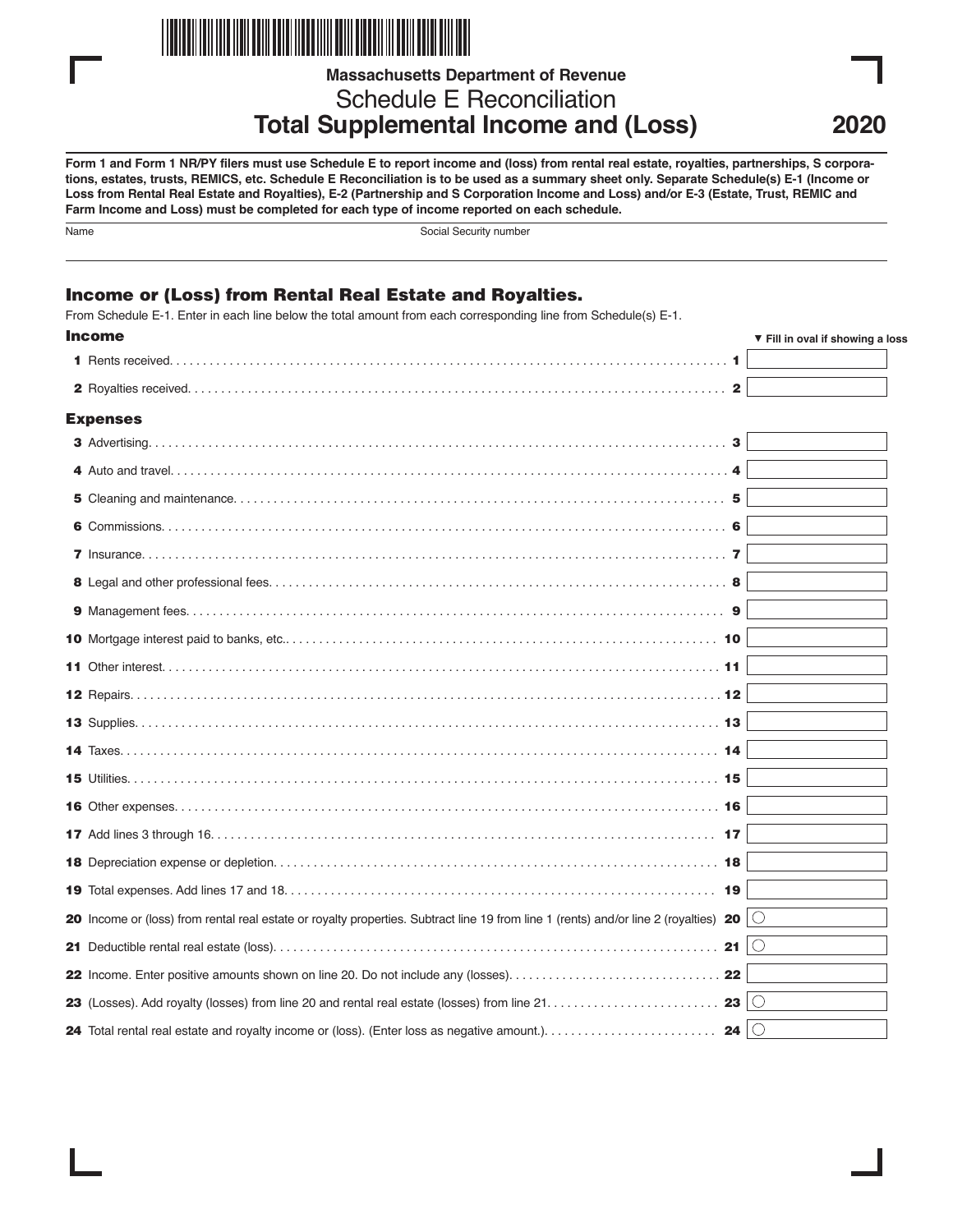

| ×<br>۰.<br>. .<br>. |
|---------------------|
|---------------------|

Social Security number

## Income or (Loss) from Partnerships and S Corporations

| From Schedule E-2. Enter in each line below the total amount from each corresponding line from Schedule(s) E-2. | ▼ Fill in oval if showing a loss |
|-----------------------------------------------------------------------------------------------------------------|----------------------------------|
|                                                                                                                 |                                  |
|                                                                                                                 |                                  |
|                                                                                                                 |                                  |
|                                                                                                                 |                                  |
|                                                                                                                 |                                  |
|                                                                                                                 |                                  |
|                                                                                                                 |                                  |
|                                                                                                                 |                                  |
|                                                                                                                 |                                  |
|                                                                                                                 |                                  |
| 35 Total income or (loss) from partnerships and S corporations. Subtract total of lines 33 and 34 from line 32. |                                  |

36 Fill in if you are reporting any loss not allowed in a prior year due to the at-risk, or basis limitations; a prior year unallowed loss from a passive activity (if that loss was not reported on U.S. Form 8582) or unreimbursed partnership expenses. . . . . . . . . . . . . . . . . . . . . . . . . . . . . . . . .

#### Income or (Loss) from Estates and Trusts. From Schedule E-3, Income or (Loss) from Estates and Trusts. Enter in each line below the total amount from each corresponding line from Schedule(s) E-3, Income or (Loss) from Estates and Trusts.

| $m \sim N$ bolon and total amount non-capit conceptinging into non-conceale(e) $\sqsubset$ 0, moonic or ( $\sqsubset$ 000) non- $\sqsubset$ 014100 and muoto. |    |  |
|---------------------------------------------------------------------------------------------------------------------------------------------------------------|----|--|
|                                                                                                                                                               |    |  |
|                                                                                                                                                               | 38 |  |
|                                                                                                                                                               |    |  |
|                                                                                                                                                               |    |  |
|                                                                                                                                                               |    |  |
|                                                                                                                                                               |    |  |
|                                                                                                                                                               |    |  |
| 44 Estate or non-grantor-type trust income taxed on Massachusetts Form 2, if included in line 43. 44                                                          |    |  |
| 45 Grantor-type trust and non-Massachusetts estate and trust income. Subtract line 44 from line 43. 45   $\circ$                                              |    |  |
|                                                                                                                                                               |    |  |
|                                                                                                                                                               |    |  |
|                                                                                                                                                               |    |  |
| 49 Income or (loss) from grantor-type trusts and non-Massachusetts estates and trusts. Subtract line 48 from 45.                                              |    |  |

## Income or (Loss) from Real Estate Mortgage Investment Conduits (REMICs)

From Schedule E-3, Income or (loss) from REMICs. Enter in each line below the total amount from each corresponding line from Schedule(s) E-3, Income or (Loss) from REMICs.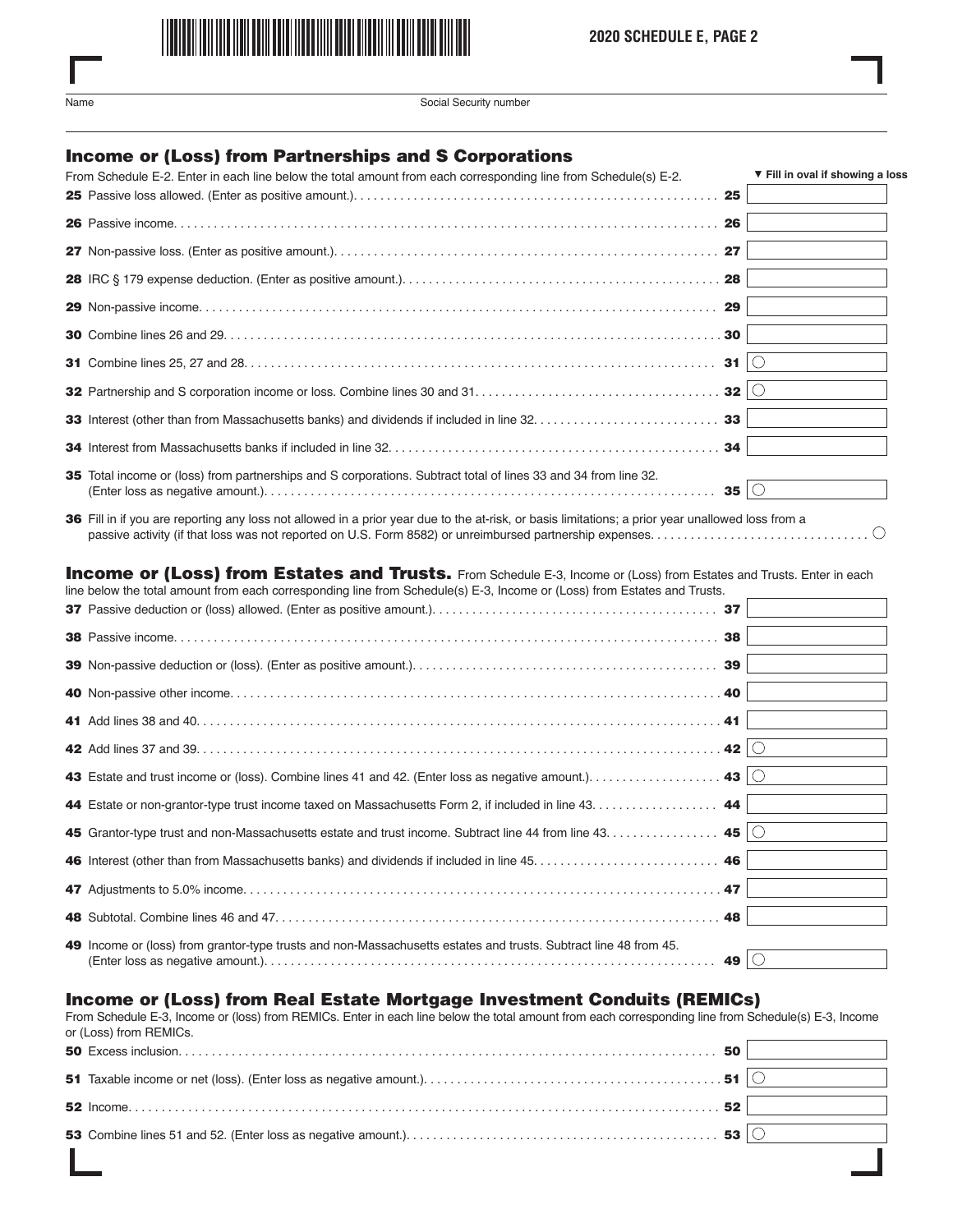

# **2020 SCHEDULE E, PAGE 3**

L

| ×<br>٧<br>. .<br>×<br>P. |  |
|--------------------------|--|

 $\overline{\phantom{a}}$ 

Social Security number

| Farm Income. From Schedule E-3, Farm Income. Enter in each line below the total amount from each<br>corresponding line from Schedule(s) E-3, Farm Income. | ▼ Fill in oval if showing a loss |
|-----------------------------------------------------------------------------------------------------------------------------------------------------------|----------------------------------|
|                                                                                                                                                           |                                  |
| <b>Summary</b>                                                                                                                                            |                                  |
|                                                                                                                                                           |                                  |
|                                                                                                                                                           |                                  |
|                                                                                                                                                           |                                  |
| 58 Total income or (loss). Combine lines 55, 56 and 57. (Enter loss as negative amount.) Enter here and in Form 1,                                        |                                  |